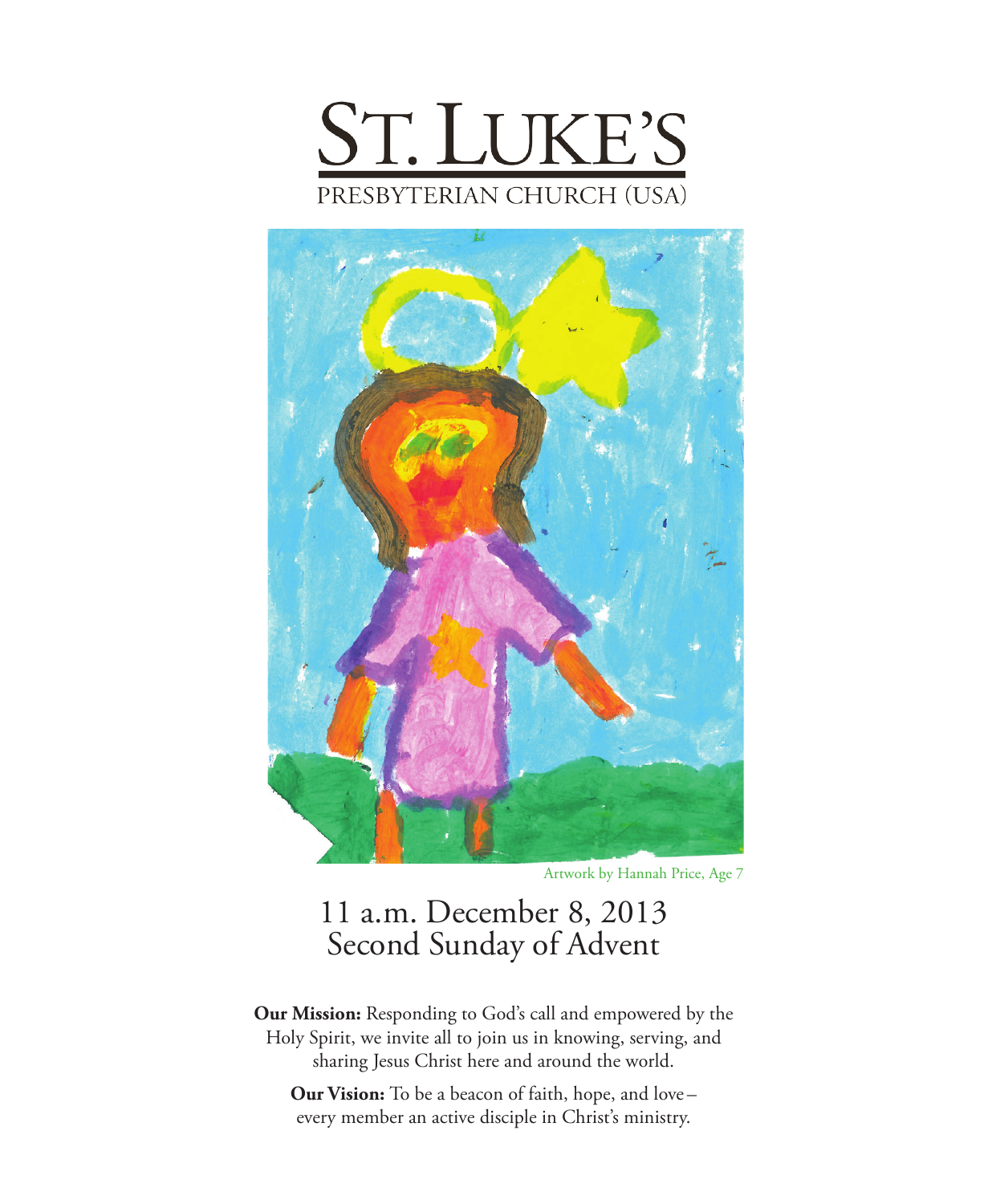

St. Luke's PRESBYTERIAN CHURCH (USA) 1978 Mt. Vernon Road Dunwoody, Georgia 30338-4617 770-393-1424 www.slpres.org

8:30 a.m. Chapel Communion Service 9:30 a.m. Sunday School 11:00 a.m. Sanctuary Worship Service *Nursery provided for all services and Sunday School*

Office Hours: M-F, 8:30 a.m. - 4:30 p.m.

Dr. Jason Whitener, Pastor Rev. Shannon Dill, Associate Pastor Rev. Phil Brown, Associate Pastor Dr. E. Moss Robertson, Pastor Emeritus

## Welcome, Guests!

We are delighted you are worshipping with us! As a guest, you are invited to:

- 1. During the **Celebration of Community**, please print the requested information on the Friendship Pad and pass the Friendship Pad down the pew.
- 2. After the worship service, please join Deacon Rebecca Strickland, Elder Jim Bryant, and our Pastors in the Narthex (Sanctuary lobby). They will answer questions and provide you with a Guest Packet and a loaf of bread lovingly made by St. Luke's member, Cindy Nunez.
- 3. If you are interested in learning more about St. Luke's or are interested in joining, please contact Jason Whitener: jasonwhitener@ slpres.org or 770-393-1424, ext. 223.

December 8, 2013 SECOND SUNDAY OF ADVENT

*The flowers today are given by the Holley-Wolfe family to the Glory of God and in loving memory of Mary Anne McClurkin Wolfe, birth mother of Hayley and Chris Wolfe*

#### Serving Today

#### **Acolytes**

**Special thank you** to Christine Turnbull for being the Candle Lighter on 12/1, and to Valentina Thelen for being the Banner Bearer on 12/1.

| Mary Louise Connor, Jim & Edna Schell   |
|-----------------------------------------|
| Continental Breakfast Charlotte Wiseman |
|                                         |
|                                         |
|                                         |
|                                         |
|                                         |



**That All May Worship:** St. Luke's strives to be a welcoming church for all. Assistive hearing devices, large print hymnals, large print bulletins and pew cushions are available. Please contact an usher for further assistance.

**Parents:** During the worship service, if necessary, the parlor is a comfortable place to be with your child and still see the service. Children's Worship Notebooks are available for all ages on the shelves in the Narthex (Sanctuary lobby), along with activity sheets pertaining to today's scripture. An usher can assist you.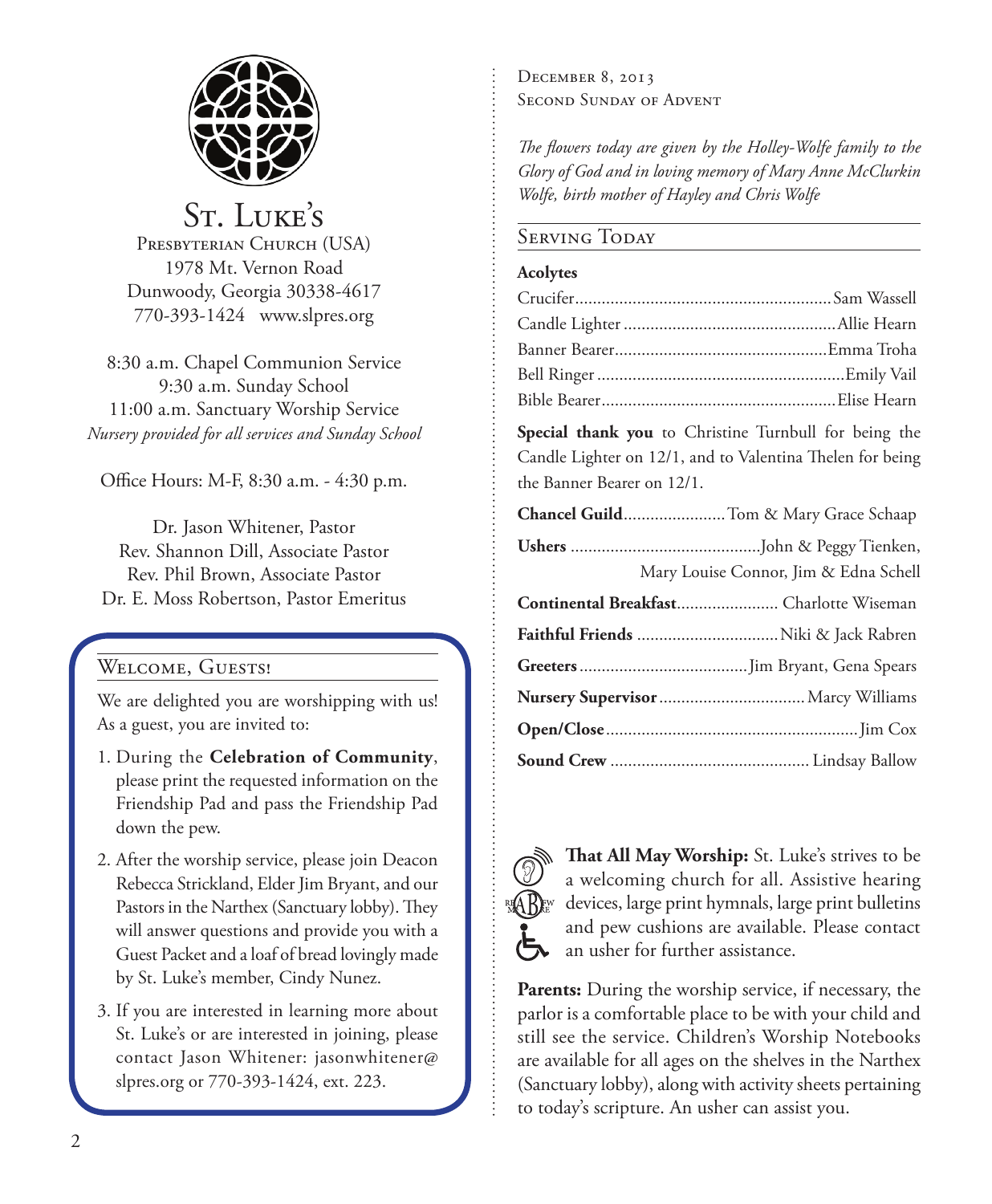#### We Assemble in God's Name

#### **In Preparation for Worship**

 Most glorious God, You judge Your people with righteousness and justice. The mountains yield prosperity for all Your people and the hills are clothed with Your splendor. You defend the cause of the poor and deliver the needy. You are like rain that falls on the mown grass, like showers that water the earth. Filled with the joy and peace of believing, we will sing You our praises and serve You with our whole being, to the end that the nations may affirm Your glory. Amen

| <b>Gathering Prayer of Adoration</b>                           | Jason Whitener                                                                                                                                            |
|----------------------------------------------------------------|-----------------------------------------------------------------------------------------------------------------------------------------------------------|
| <b>Prelude</b>                                                 | Christmas Carols / Catherine Kitchens, harp                                                                                                               |
| <b>Advent Wreath</b>                                           | Brian and Allison Aicher                                                                                                                                  |
| * Processional Hymn #8                                         | Lift Up Your Heads, Ye Mighty Gates / TRURO                                                                                                               |
| <b>Celebration of Community</b><br>Introduction of New Members | Shannon Dill<br>Gerald & Kari Aldridge, Dianne Brice, Tim & Lyn Brown and children<br>Wyatt & Ainsley, Presh Murray, Joe & Peta Nolan and daughter Amelia |
| <b>* Invitation to Confession</b>                              | O-So-So / Geonyong Lee<br>Come now, $O_{\text{ }}$ God of love, make us one bo-dy,                                                                        |
| * Call to Prayer                                               | come O Lord Je - sus; re-con-cile all_ peo-ple.                                                                                                           |

#### \*

Leader: The Lord be with you.

**People: And also with you.**

Leader: Let us pray.

#### **Prayer of Confession**  \*

 **O God, You judge Your people with righteousness; we judge our neighbors either right or wrong. You bring deliverance to the needy, but we sometimes stand in the way of its being received. You send us a Savior Who will crush the oppressor, but we raise up idols in His stead. Make us mindful of Your dominion, how You rule while sun and moon endure. May we bow down before You and pay You the tribute that You are due.**

**Assurance of Forgiveness** \*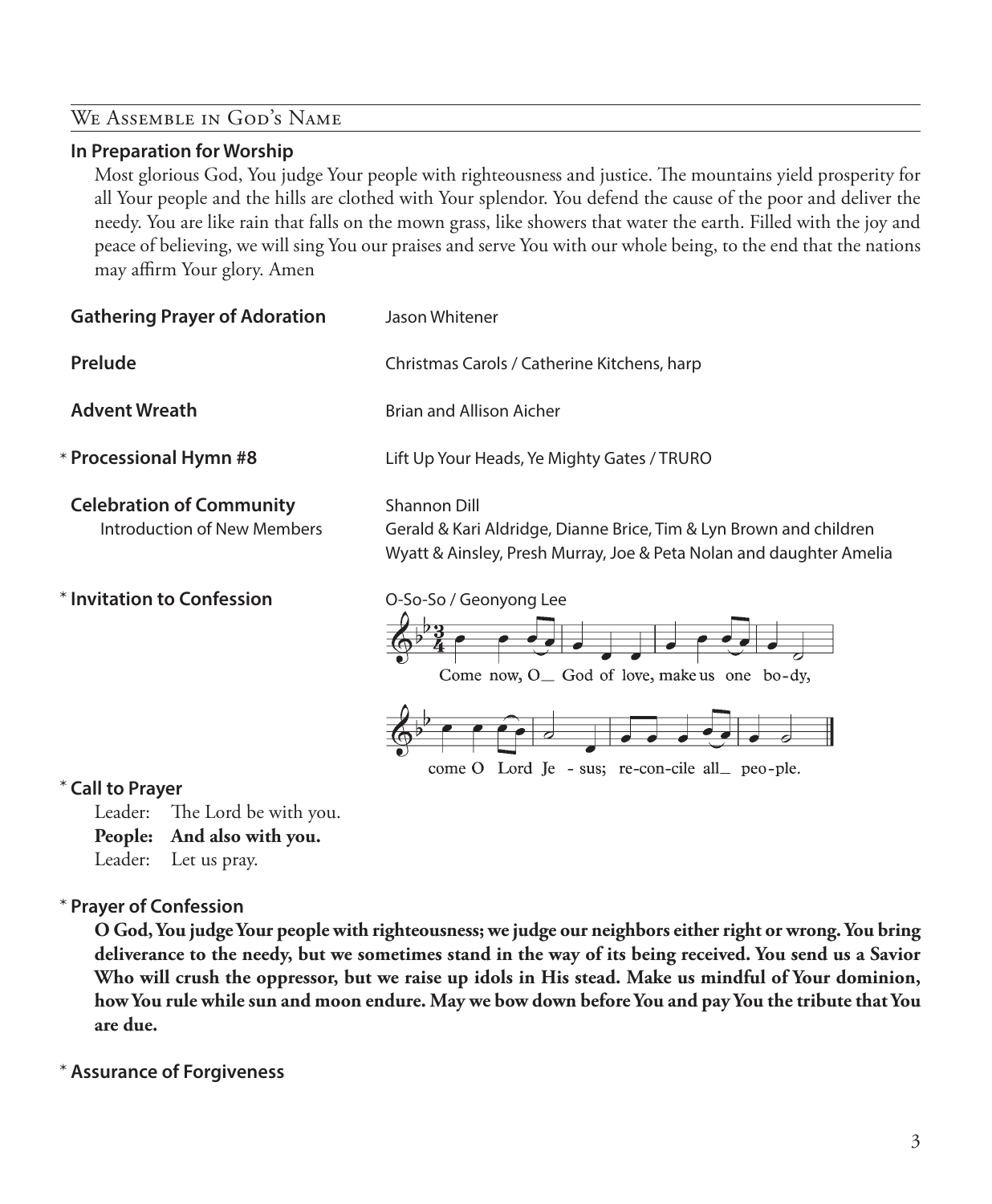

#### We Hear God's Word Proclaimed

#### **Tell Us Our Story** Shannon Dill & Catherine Anne Thomas

Presbyterian Women's

Christmas Gift to the Children Donna Nall & Debie Radloff

 Children are always welcome to stay in worship. However, parents may take your child(ren) to the nursery. Parents of children in pre-k, kindergarten, and first grade may take them to the Faithful Friends Class in Room 121.

#### **Morning Prayer & The Lord's Prayer**

 **Our Father Who art in heaven, hallowed be Thy name. Thy kingdom come, Thy will be done, on earth as it is in heaven. Give us this day our daily bread; and forgive us our debts, as we forgive our debtors; and lead us not into temptation, but deliver us from evil. For Thine is the kingdom and the power and the glory, forever. Amen.**

#### **Old Testament Reading** Isaiah 7:10-16 / Todd Parker

Leader: The Word of the Lord. **People: Thanks be to God.** 

**Anthem** Child of the Light / Kelly Sloan

*(World Premiere) Chancel Choir / Jill Hudson, flute*

 A child born in the night sent to reveal God's light. Laid in a manger soft and warm. Mary gazed at her son, through Him our victory won. This babe that would save us from our sin? His name is Jesus, Emmanuel, the Savior of the world. Angels proclaim His birth and sing. The shepherds saw the star, bright shining from afar. Wise men bestowed gifts to their King. The miracle of this unlikely child, the power of God in one so meek and mild. He came to save, to light the world, to show the way, to give us hope beyond the grave. God's promise fulfilled for humankind. The child of the light, He shall be glorified, the greatest gift the world's received. *(Lesley Shaw & Kelly Sloan)*

(Parents may return to their seats during the Anthem.)

**New Testament Reading Matthew 1:1-17 / Jason Whitener** 

Leader: The Word of the Lord. **People: Thanks be to God.**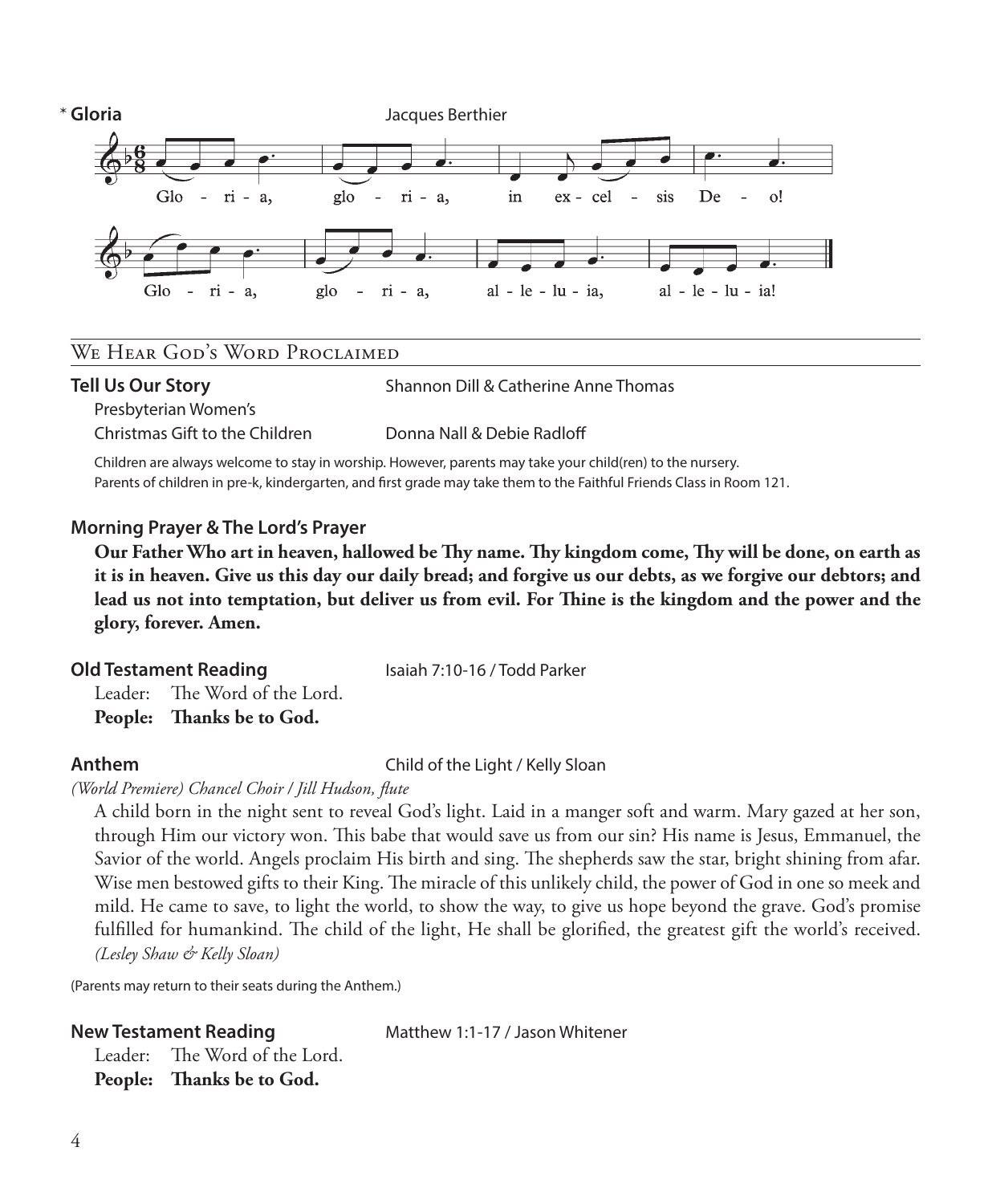#### We Respond to God's Word

#### **Apostle's Creed** \*

 **We believe in God, the Father Almighty, Maker of heaven and earth, and in Jesus Christ, His only Son our Lord; Who was conceived by the Holy Ghost, born of the Virgin Mary, suffered under Pontius Pilate; was crucified, dead, and buried; He descended into hell; the third day He rose again from the dead; He ascended into heaven, and sitteth on the right hand of God the Father Almighty; from thence He shall come to judge the quick and the dead. I believe in the Holy Ghost; the holy catholic church; the communion of saints; the forgiveness of sins; the resurrection of the body; and the life everlasting. Amen.**

**Offering & Offertory** Variations on 'O Come, O Come Emmanuel' / Daniel Pinkham



**Prayer of Dedication** \*

| WE GO IN GOD'S NAME                                                                                                                                     |                                          |
|---------------------------------------------------------------------------------------------------------------------------------------------------------|------------------------------------------|
| * Sending Hymn #9                                                                                                                                       | O Come, O Come, Emmanuel / VENI EMMANUEL |
| * Benediction                                                                                                                                           |                                          |
| * Benediction Response<br>Go Now in Peace / Natalie Sleeth<br>Chancel Choir<br>Go now in peace. May the God of love surround you everywhere you may go. |                                          |

\* Postlude

**O Come, O Come Emmanuel / Robert J. Powell** 

Worship Note: Today's service music is accompanied by Yvonne Miller on the flute.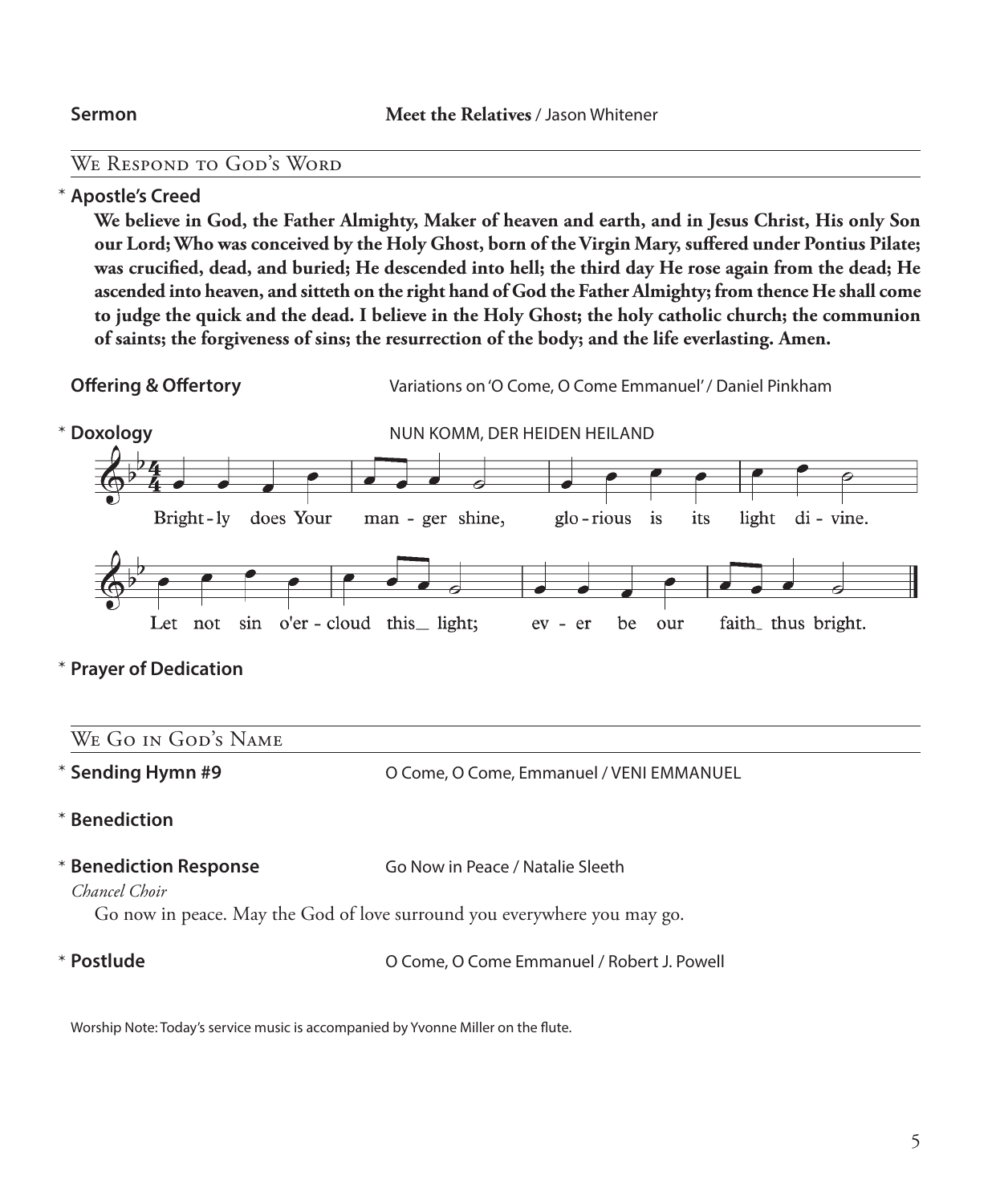#### **Join us in Welcoming our New Members:**

Aldridge, Gerald and Kari Deacon: Michelle Vail 209 Jefferson Circle, NE Sandy Springs, GA 30328 Gerald cell: 301-807-0188 / geraldaldridge@gmail.com Kari cell: 301-461-8284 / karialdridge@gmail.com Kari work: 404-727-4542

Brice, Alyce "Dianne" Deacon: Taylor Vivian 2437 Echo Drive Atlanta, Ga. 30345 Home: 404-633-0568 / dianebrice2007@comcast.net Cell: 404-984-7310

Brown, Tim and Lyn Deacon: Michelle Vail Wyatt and Ainsley 2295 Vernon Oaks Way Dunwoody, GA 30338 Home: 770-396-0107 Tim: 404-202-2897 / tim@thebrownpropertygroup.com Tim work: 404-537-5200 Lyn: 404-538-1090 / jacquelyncbrown@bellsouth.net

Murray, Lynne "Presh" Deacon: Amanda Dunnick 755 Amster Green Dr. Atlanta, GA 30350 Home: 770-668-0115 / preshmurray@gmail.com Cell: 770-329-6627

Nolan, Joe and Peta Deacon: Amanda Dunnick 2821 Fontainebleau Dr. Dunwoody, GA 30360 Joe: 470-296-3001 / jpn010@gmail.com Peta: 586-703-3781

**Officer Recommendations:** If you would like to recommend someone to be a deacon or elder for the Class of 2017, please complete an Officer Recommendation form (available in the lobby and narthex) and place it in the boxes provided. Recommendations are due **TODAY**, December 8. Be sure to have requested permission from the individual you nominate. Thanks from the Officer Nomination Committee.

**Mark Your Calendars for the 2014 Women's Retreat:** We will gather together on Friday afternoon, March 14 and return home on Sunday, March 16, 2014. Details will be coming in January so mark your calendars and plan to join us.

For more information on our Advent and Christmas events, please see the flyers available in the lobby, narthex, and on our website, **www.slpres.org**.

**Visit St. Luke's Library!** The library elves have gathered up all the Christmas books for your convenience in finding just the right ones to enjoy this Advent season. From a few board books *(The Animals' Christmas)*, nativity stories to read to preschoolers *(When Joy Came)*, and children's stories *(Best Christmas Pageant Ever)*, to adult books of all kinds, there is something for everyone.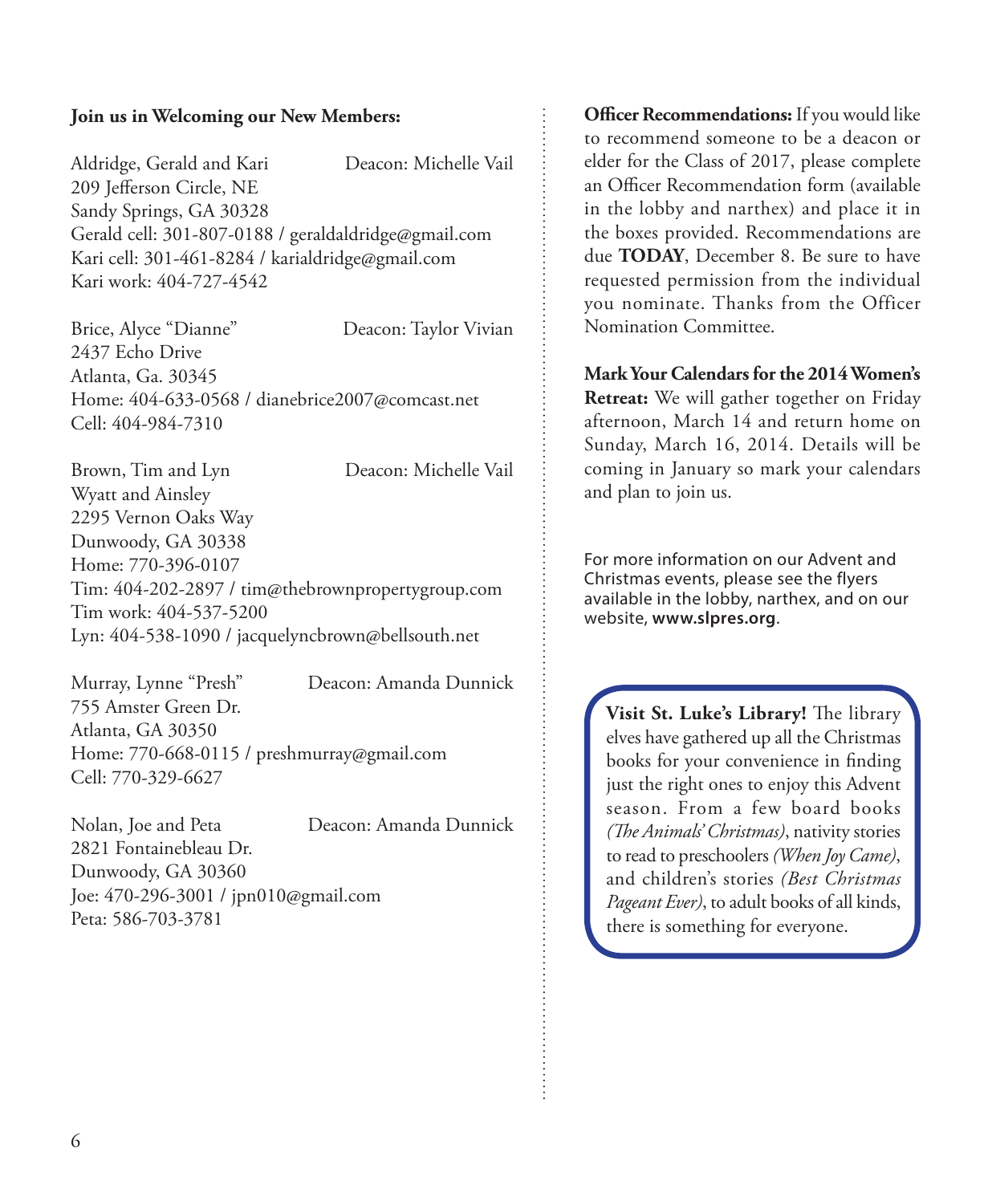#### KNOW

### **Advent Daily Devotionals Take a New Approach for 2013**

We are happy to offer this year's daily devotional for Advent in multiple formats: online, via Twitter or Facebook or as a soft cover book! We also have a daily email specifically for youth, elementary students and their families.

This year's devotional is from *Sacred Space. Sacred Space* is inspired by the spirituality of Saint Ignatius of Loyola whose insights into God's working with the human heart have been of great assistance to countless people over the centuries. *Sacred Space* is a work of the Irish Province of the Society of Jesus - the Jesuits. We think that you will find the daily devotions a powerful way to prepare yourselves for the birth of Jesus.

| To view the daily devotions online | http://www.sacredspace.ie/              |
|------------------------------------|-----------------------------------------|
| To link to them via Facebook       | https://www.facebook.com/sacredspace.ie |
| To link to them via Twitter        | @sacredspacepray                        |

If you do not have computer/smart phone access, a limited number of copies of the book version is available at the church office for \$2 per copy.

If you prefer a more condensed daily devotion, we recommend Pittsburg Presbyterian Theological Seminary's online devotional, which may be found here: http://www.pts.edu/devotional\_1. This version is also available via Facebook, Twitter and email. Follow the link above for more information.

For our youth and elementary students, we encourage you subscribe to the Daily Prayer RSS feed (which will send you devotionals daily via email) at http://www.umsmprays.org/.

For the children's advent devotional guide from Presbyterian Church, USA, please go to their website at http://webelieve.pcusa.org/we-believe/advent-calendar.

If you have any questions or need help, please contact Shannon Dill (shannondill@slpres.org).

**FEAST for ALL!** Register now for our Wednesday night fellowship and learning program, which begins Wednesday, January 15. Please leave your completed registration form and payment in the picnic basket in Sheppard Hall or in Liz Catlett's mailbox. Note the family dinner deal! More details are in the brochures which can be found on our website, www.slpres.org, in the lobby, in the narthex, or in the Sheppard Hall lobby. Don't forget you can also sign up for dinner weekly on the blue pew cards, or call Sally Hawkins in the church office by noon on Monday.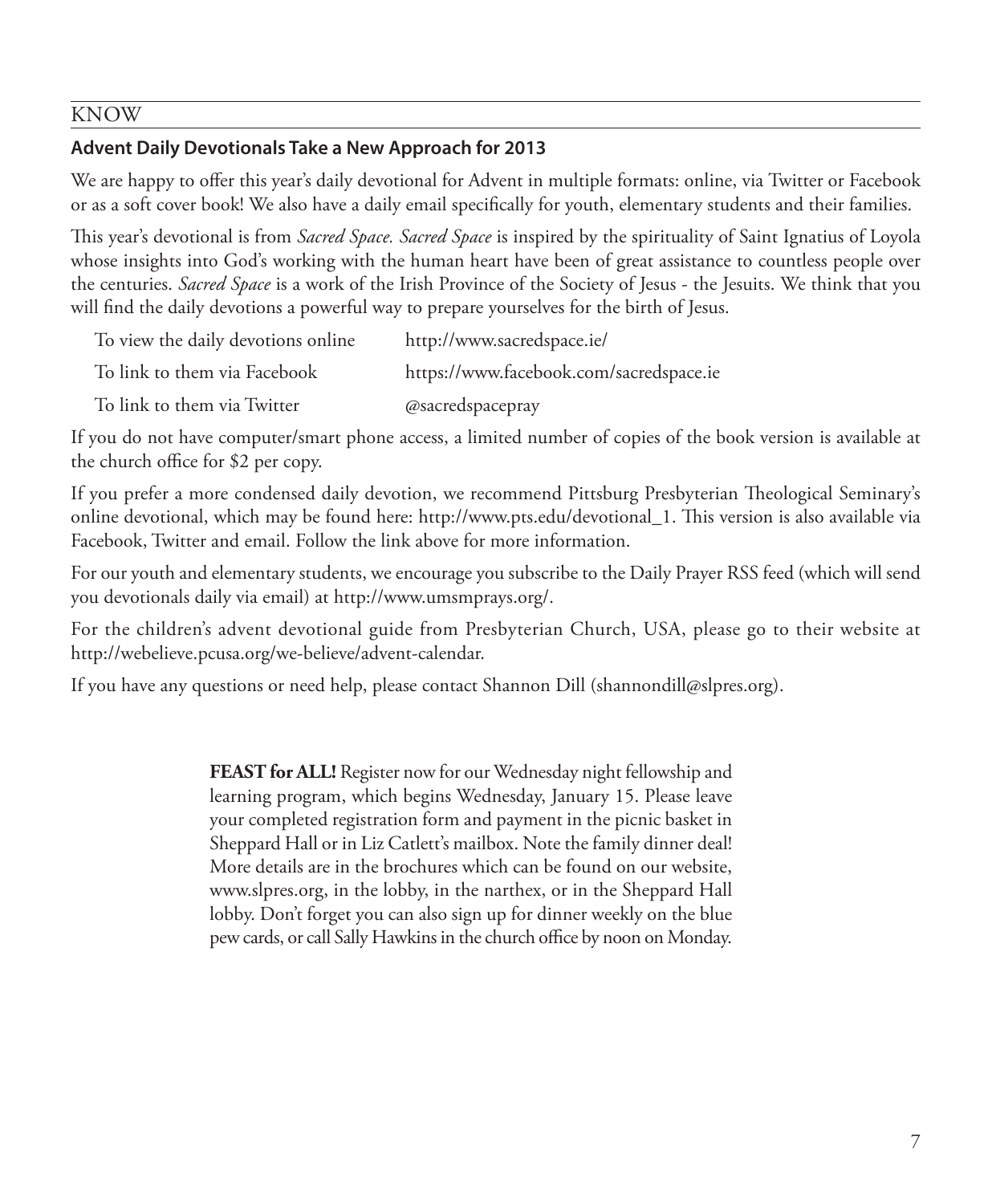**Men's Bible Study:** Meets every Friday, year round, 6:40-8 a.m. in the Parlor, Room 145, and is led by Dave Elkins. Gather with other men before you start your day to share in Bible study and fellowship. We are studying First John.

#### **St. Luke's Presbyterian Women (SLPW)**

**Monday, December 9:** Christmas dinner and communion service. See the Advent brochure.

#### **Circle Meetings will resume in January.**

Questions? Contact Ellen Womack, Moderator, at epwomack@bellsouth.net or 770-913-0314.

#### **Adult Sunday School ~ 9:30-10:30 a.m.**

**Each of our Sunday School classes will be studying**  *Christmas: Light Splits the Night:* Jesus Christ, the Savior-Messiah and King of kings, came to us as a child born in a cattle stall and grew into a person like no other

in history. Each Advent season, with all its fanfare, gives us an opening to remember the strange and wonderful time when light split the night and God became one of us. We hope that you will join us on Sundays and at other special times and be a part of this Advent season when we explore how God's amazing light illuminates the world.

Faith Foundations, Room 232

FINCH (Families in Christ), Room 203

 The New Testament - The Historical Jesus, Room 145, Parlor

Seasons of the Spirit, Room 231-233

Soul Food, Room 235

Questions? Contact Shannon Dill at shannondill@slpres.org or 770-393-1424 ext. 229.

#### **Youth Connection (SLYC)**

**Youth Sunday School:** Sundays, 9:30-10:30 a.m. in the Youth rooms

**December 8:** Toys for Tots toy sorting and packing. Meet at church at 3:45 p.m. After we get the toys packed, your family is welcome to stay for the concert or bring money for dinner at Moe's.

**December 15:** Youth Christmas Parties - see Christmas events brochure for more information

**Youth Choir:** Sundays, 7-8 p.m., Choir Room

Questions? Contact Phil Brown at philbrown@slpres.org or 770-393-1424 ext. 238.

#### **News from SPLASH! Children's Ministries**

**Please remember to bring a "birthday party item"** for the Community Assistance Center this week. Families served by the CAC love picking up cake mixes, birthday candles, sprinkles, and party paper products for their own celebrations throughout the year. Our collection box is located under the bulletin board in the main lobby.

**Our Christmas Eve Family Worship participants** will rehearse after 11:00 worship on Sunday, December 15. This is our only run-through, and it won't take more than an hour. Please contact cathomas@slpres.org or 770-393-1424 ext. 228 with questions or offers to help.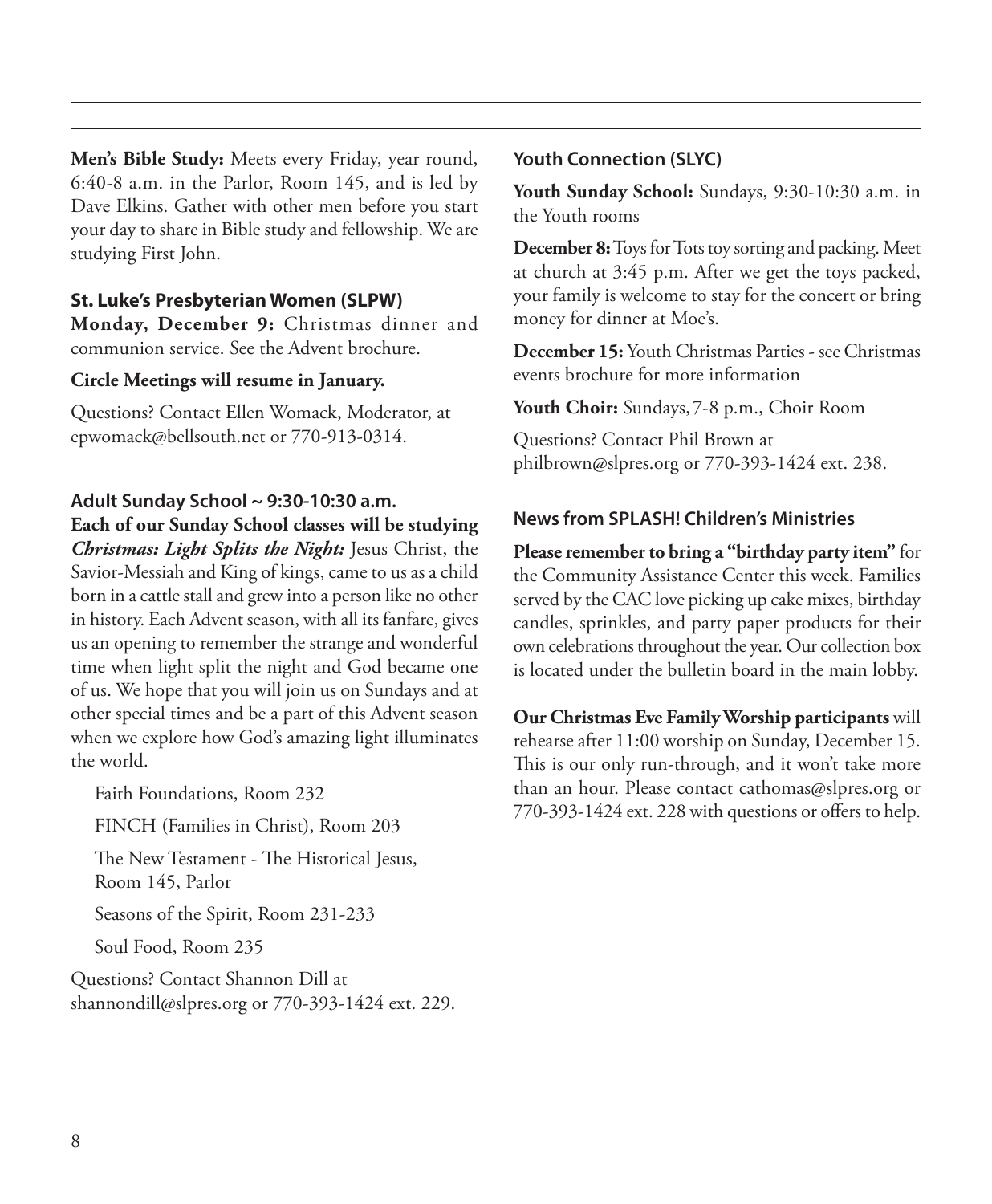#### SHARE

**We need a few "Bethlehem people" to complete our Live Nativity** on Tuesday evening, December 17. Please contact gkent4@aol.com to volunteer. Children can be angels or shepherds, and adults can be wise men, Mary, or Joseph. The community loves this annual gift from St. Luke's, so please consider this special opportunity!

**Marriage Enrichment Group Monthly Meetings:** Our monthly meetings will resume in January. New couples or couples with questions may contact Kimey and Mark Reed at kimeyreed@gmail.com or 404-441-8614.

**Next Men's Breakfast is at 8:00 on January 11, 2014.**  All St. Luke's men and their guests are welcome to come and enjoy an excellent breakfast and program. We will have our always popular session on legislative news. Fran Millar, Tom Taylor and Wendell Willard have been invited as our guest speakers. Hope you can attend. Questions? Please contact Daryl Moore: 404-993-6203 ddmoore@yahoo.com

**Jobs & Java–St. Luke's Job Seekers Support Group on Tuesday, December 10:** We will meet at noon in Room 230 for networking and support. For information, contact Jim Garrison, jimgarrison@mindspring.com, or Jared Elliot, jared.elliot@att.net.

**2014 Flowers:** To give flowers in memory or in honor of someone or for a special event, sign up now! Cost is \$80. The calendar is located on the main lobby bulletin board. Questions? Call Celeste Fischer, 404-434-8099 or Faye Cashwell, 770-409-1960.

**Better Marriages Getaway Weekend for Your Marriage:**  Registration is underway for the Better Marriage Getaway Weekend, "Pathways to the Heart", February 14-16, 2014, at the Sea Palms Resort in St. Simons Island, GA. Registration fee is \$225 per couple before January 13, then \$255. The hotel room is booked separately at \$129 per night. Registration forms can be found at www.BetterMarriagesGA.org or contact Kimey and Mark Reed at kimeyreed@gmail.com or 404-441-8614. This would be a fantastic Valentine's gift.

**The Worship Exploratory Task Force:** We are engaged in ongoing discussions on how we can better serve our congregants in worship and we want to hear from you! Please contact a member of the committee or Bruce Jones, chair: stratocaster2@comcast.net or 404-304-5346, with your comments, concerns, and suggestions. Members of the committee are Mary Louise Connor, Parker Cutler, Debi Elkins, Jim Giesler, Jill Hudson, Tom Loftis, Clair Maxwell, Wendy Moreland, Paula Morris, Roby Price, Kimey Reed, Edna Schell, Jim Schell and Jason Whitener.

**PALS Enrichment Classes:** Perimeter Adult Learning & Services, Inc. begin their classes on January 6 and they run through March 3, 2014 at Dunwoody United Methodist Church. For more information, pick up a pink brochure in the lobby kiosk, contact PALS at 770-698-0801, or visit their website, www.palsonline.org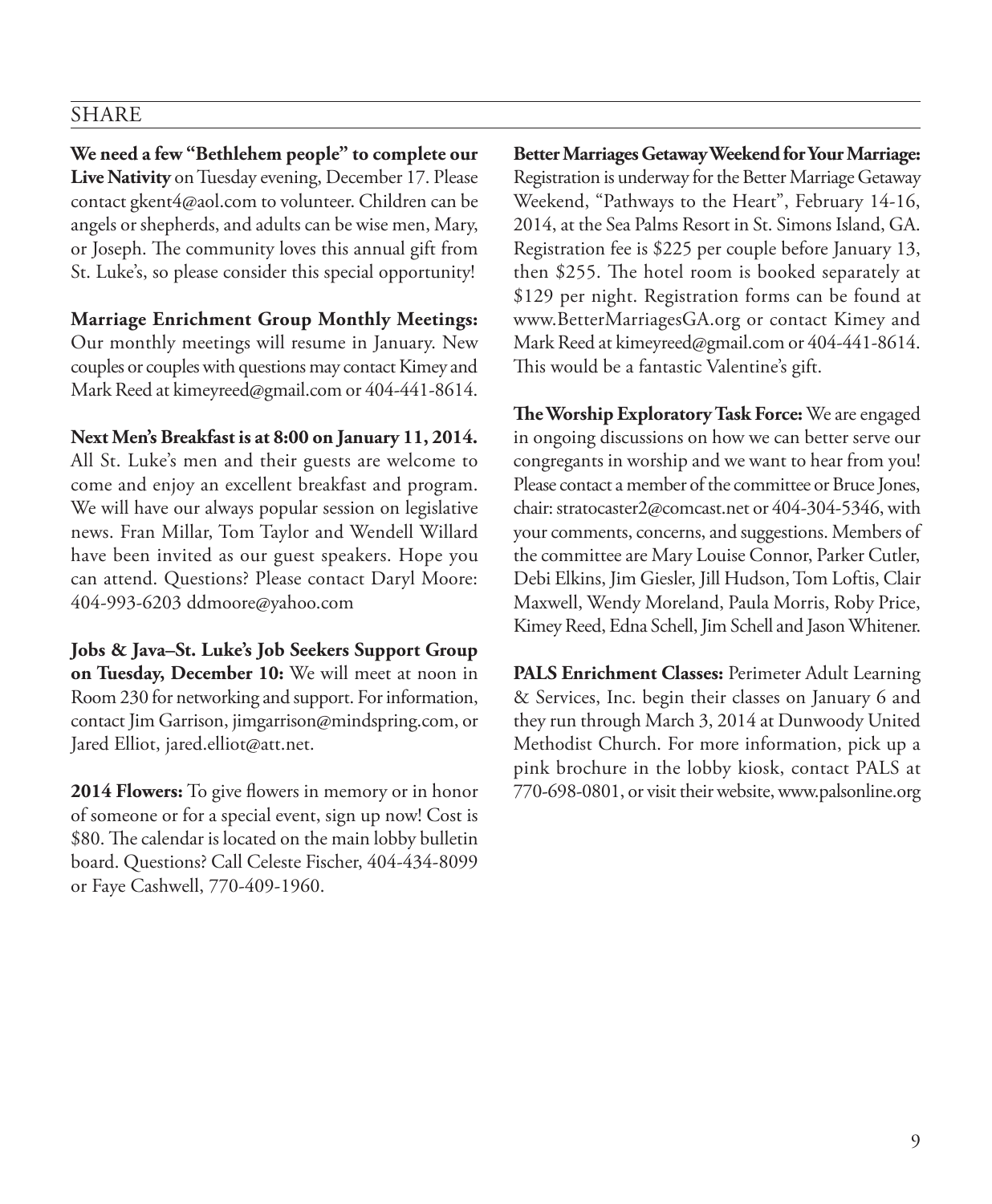#### **From the Choir Loft**

**Next Sunday** is *Lessons and Carols,* so be sure to join us at either service for this annual worship highlight.

**Chancel Choir** (adults) Wednesdays through Dec. 18, 7:30-9 p.m.

**Festival Ringers** (youth & adults) Wednesdays through Dec. 11, 6:15-7:15 p.m.

**Youth Choir** (6th-12th grades) Sundays, 7-8 p.m., in the Choir Room; **Dec. 15: 9:30-10:30 a.m.**

**Westminster Choir** (2nd-5th grades) Wednesdays through Dec. 18, 5-5:45 p.m.

**Cherub Choir** (4 years - 1st grade) Wednesdays through Dec. 18, 5:15-5:45 p.m.

**Contact Clair Maxwell** (clairmaxwell@slpres.org or 770-393-1424 ext. 227) about participating and sharing your musical gifts. Join us!

> Today at 4:00 in the Sanctuary:

# **Toys for Tots Benefit Concert**

Bring an unwrapped toy to donate and enjoy special holiday music

#### SERVE

**Buy Some; Share One:** St. Luke's has an ongoing food drive to support local organizations. We ask that every time you go to the grocery store, pick up one extra nonperishable item and put it in one of the carts in the main lobby (just inside the doors at the Manhasset entrance) - Buy Some; Share One! Their most needed items are canned meats such as chicken and tuna, peanut butter, jelly, cereal, rice, canned vegetables, cereal and toilet paper. Please help fill the pantry for neighbors seeking assistance. We are now collecting for the Interfaith Outreach Home.

**Volunteers Needed to Provide Dinner at IOH:**  Interfaith Outreach Home (IOH) provides transitional housing for homeless families. St. Luke's provides and delivers a meal on the third Thursday of each month when the parents receive life skills training. Reimbursement for IOH meals is budgeted. This typically involves approximately 10 adults and 15 children. If you, your family, or group are willing to provide and serve a meal for IOH, please put your name on the sign-up sheet on the lobby bulletin board or contact Al Bridges at 770-394-6581. We still need someone to sign up for the dinner on May 15, 2014. If you would like to help with a dinner for another night, please contact the person already signed up.

**Share a Dinner at Journey Night Shelter:** St. Luke's provides dinner on the fourth Sunday of the month for 26 homeless men at Journey (formerly Druid Hills). Volunteers are needed for each month, from now through August 2014. The following dates in 2014 are still available: April 27, May 25, June 27, July 27. If you, your family, or group are willing to provide a meal one month, please sign up on the sheet on the lobby bulletin board or you may call Al Bridges at 770-394-6581.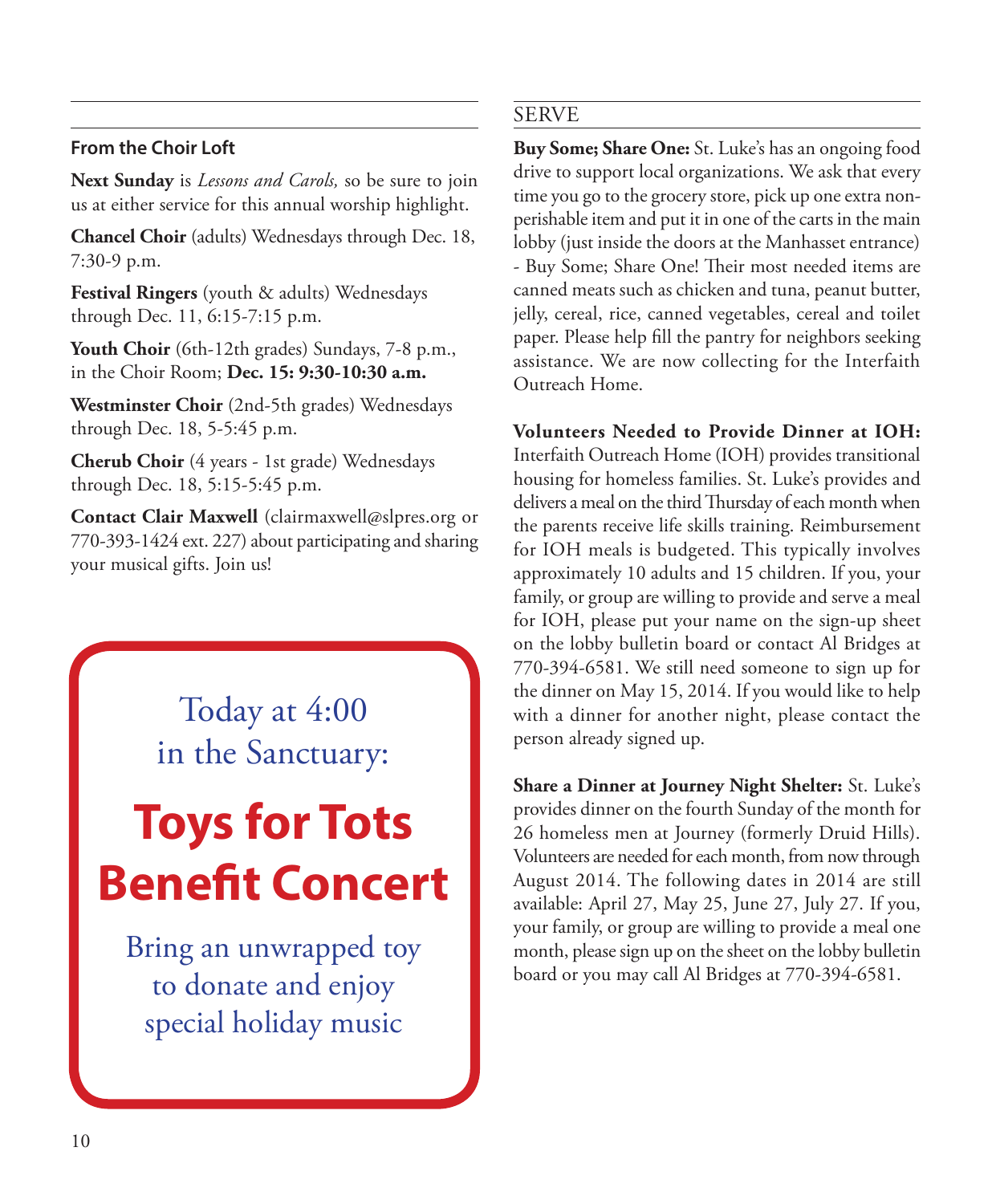**Get together with some friends for a continental breakfast** here at St. Luke's every Sunday morning and welcome folks as they arrive. If you and your friends could furnish one of these breakfasts, we will be glad to reimburse you. Please sign up on http://bit.ly/slpcbrkfst or contact Jay Burton, jburton@mfllaw.com. We also need volunteers to greet folks as they come in through the lobby and narthex. All you need is a smile and to be able to open a door! Families are encouraged to help. Sign up to be a greeter at http://bit.ly/slpcgreet2 or contact Jay Burton, jburton@mfllaw.com.

**Looking to serve your church?** There is a need for those willing to serve in a friendly and welcoming way as ushers. Duties include greeting everyone, passing out bulletins, taking up the offering, directing congregants during communion, and tidying up after worship. Questions? Contact John Tienken, 770-394-1104, tienkenj@gmail.com.

**Helping Hands:** This ministry matches short term or emergent needs in the congregation with available resources. Could you use your time and talent to assist someone in the congregation? Examples are setting up or assisting with a computer, driving a member to an appointment, helping change light bulbs. If this interests you, contact Billy Martin, billybeer214@yahoo.com or 770-441-0373. If you need the Helping Hands team, contact your Deacon.

**Looking for a great way to meet other St. Luke's members while serving our congregation?** St. Luke's meal ministry provides meals for families or individuals who are recovering from a recent surgery or illness, suffering from the loss of a loved one, or celebrating the birth or adoption of a new baby. If you are interested in delivering a meal to a congregation member or would like more information, please contact Krissy Williams at bkcook71@yahoo.com.

**R.O.C.K. (Reaching Out Through Crocheting & Knitting):** Wednesdays, 10 a.m. - noon. Men and women, young and not quite so young, of varying skill levels (absolute beginners to experts) are welcome! We make prayer shawls, layette sets for preemies, squares for blankets, and a variety of other items for outreach projects.

**Prayer Ministry:** Our St. Luke's Prayer Ministry Team is involved in intercessory prayer. Intercessory prayer is the act of praying on behalf of others. The Bible is clear that Christians are called to be intercessors. If you would like to become a part of the Prayer Ministry Team, contact Paula Barbin, barbin@fulton.K12.ga.us or 678-297-9877.

**Note about the Bulletin:** Hello! I'm Tina Knoedler and I'm the new Director of Communications at St. Luke's. I'm thrilled to join the St. Luke's family and to do the work for which God has called me. One of my first responsibilities is to take a fresh look at the weekly bulletin and find ways to make it as useful and user-friendly as possible. I hope that explains this new layout, and I expect to continue making adjustments over the next few weeks as we find what works best. I would appreciate your feedback in this process: TinaKnoedler@slpres.org. Blessings!